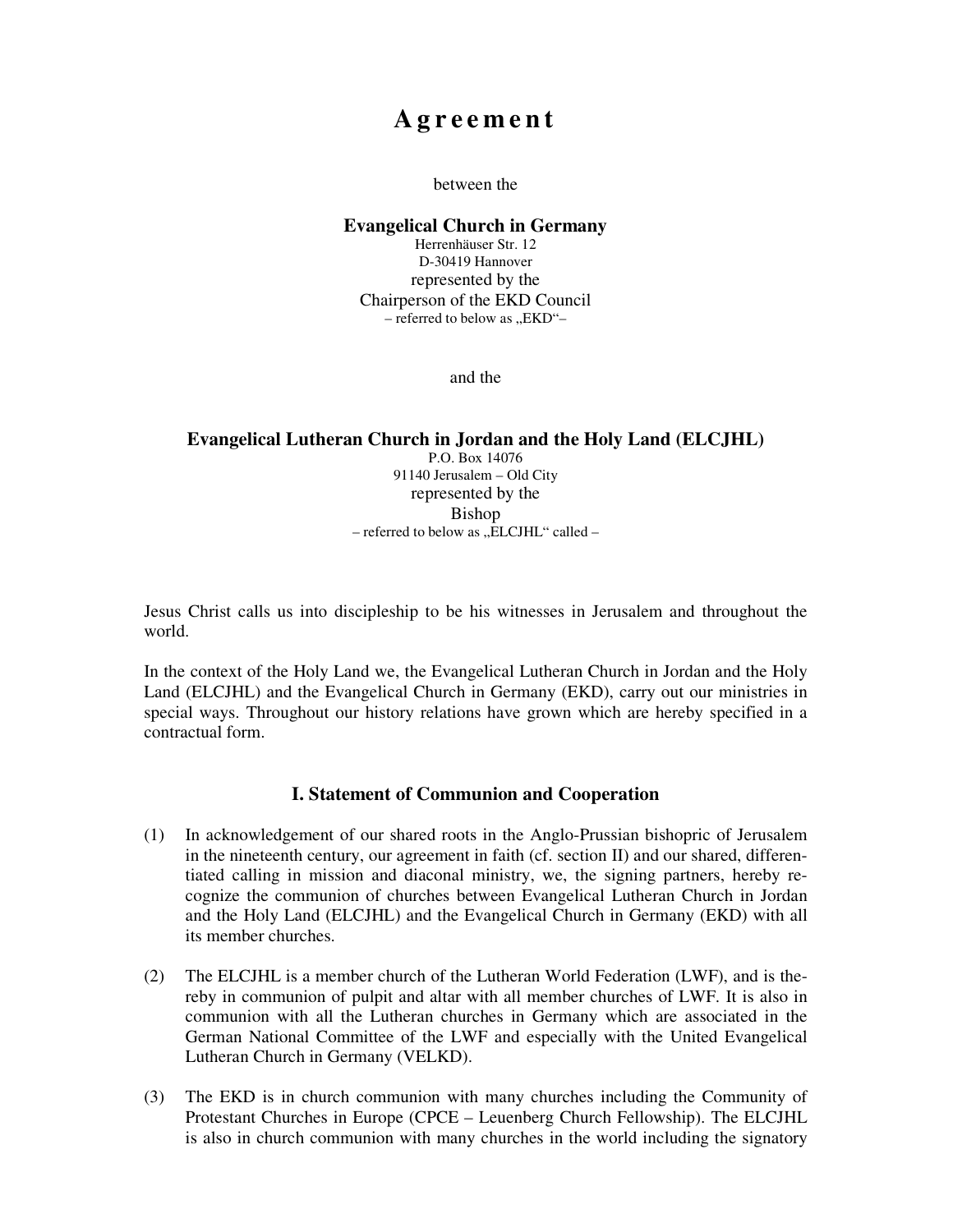churches of the Amman declaration involving the Reformed (Presbyterian and Congregational) churches in the Middle East.

(4) In recognition of all the above mentioned agreements which contribute positively to our communion, we confirm the communion of pulpit and altar between the ELCJHL and the EKD.

## **II. Agreement in Faith**

- (5) The EKD and the ELCJHL jointly affirm the theological bases of their common witness and service as laid down in their own particular constitutions:
	- a. We acknowledge the authority of the canonical scriptures of the Old and New Testaments.
	- b. We believe and proclaim the Word of God, revealed in Holy Scripture gospel and law. The center of the Scriptures is the gospel that God in Jesus Christ loves and redeems the world. We have a common understanding of God's justifying grace, i.e. that we are considered righteous and justified before God by grace alone through faith on the basis of the merits of our Lord and Saviour Jesus Christ and not on account of our works or merits.
	- c. We acknowledge the faith of the Church handed down from the beginning and set out in the Nicene-Constantinopolitan and Apostles' Creeds and confess the fundamental Trinitarian and Christological dogmas to which these creeds witness. This means we believe that Jesus of Nazareth is true God and true man and that God is one God in three persons, Father, Son and Holy Spirit. This faith of the Church through the ages is borne witness to in the historic developments and official statements of our churches. It is a faith to be proclaimed afresh in each generation.
	- d. We believe that the church was founded by the triune God and is maintained by God's saving action in word and sacraments.
	- e. We believe that through baptism with water in the name of the Father, Son and Holy Spirit, God unites the one baptized with the death and resurrection of Jesus Christ, initiates into the one holy catholic and apostolic church, and confers the gracious gift of new life in the Spirit. By the power of the Holy Spirit, Christ calls the baptized to a new life of faith, to daily repentance and discipleship. Since we in our churches practice and value infant baptism, we also take seriously our catechetical task for the nurture of baptized children to mature commitment to Christ.
	- f. We believe that the celebration of the Lord's Supper (the eucharist) is the feast of the new covenant instituted by Jesus Christ, in which the word of God is proclaimed and in which Christ crucified and risen gives his body and blood to the community under the visible signs of bread and wine. In the action of the Eucharist Christ is truly present to share his risen life with us and unite us with himself in his self-offering to the Father, the one full, perfect and sufficient sacrifice which he alone can offer and has offered once for all. In this celebration we experience the love of God and the for-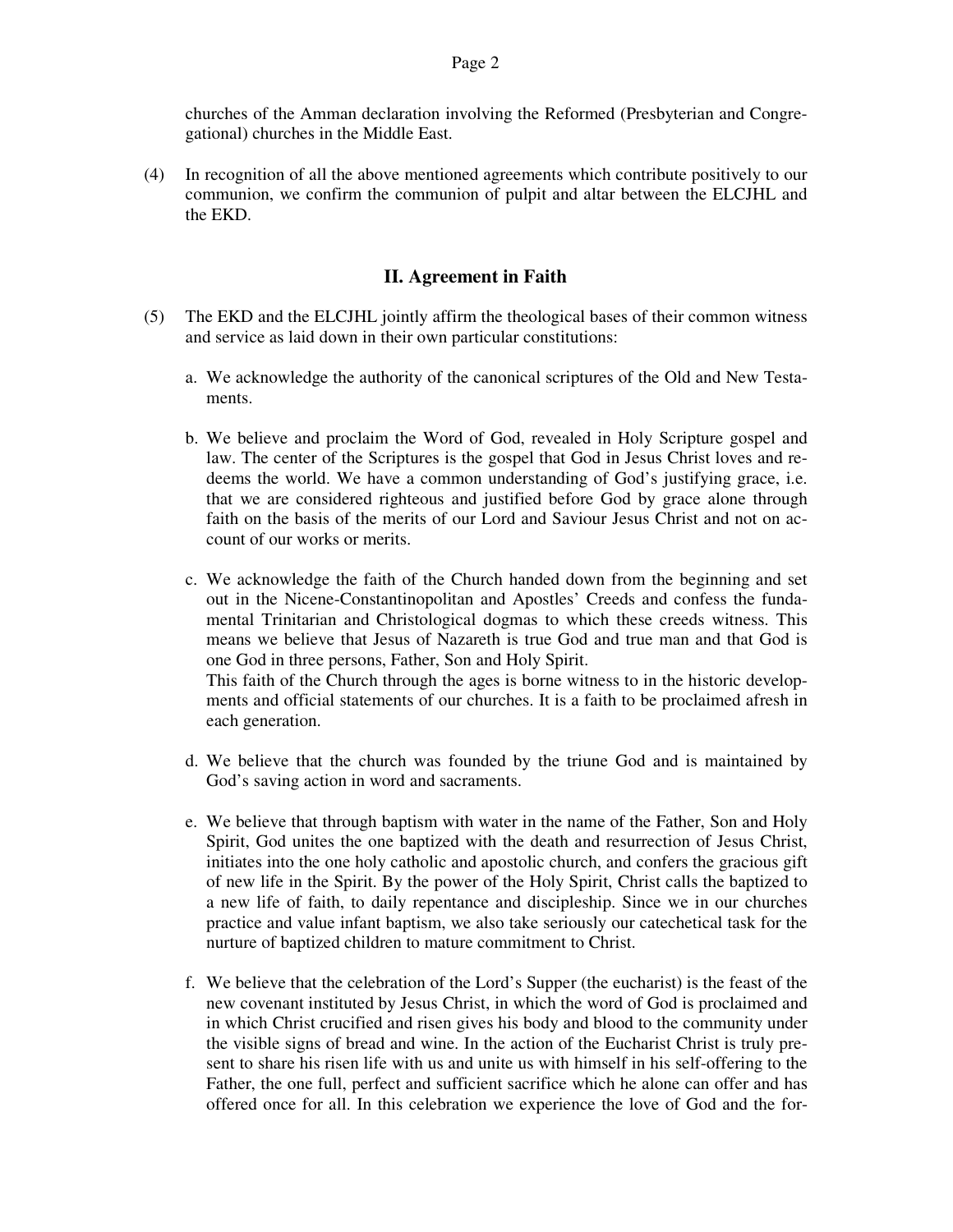giveness of sins in Jesus Christ and proclaim his death and resurrection until he comes again and brings his kingdom to completion.

- g. We believe that all members of the Church are called to participate in its apostolic mission. They are therefore given various ministries by the Holy Spirit. They are called to offer themselves as "a living sacrifice" and to intercede for the Church and the salvation of the world. This is the corporate priesthood of the whole people of God, called to ministry and service (1. Peter 2,5).
- h. We believe that the ordained ministry of word and sacrament exists in order to serve the whole people of God and its ministry. We understand this ordained ministry to be a gift of God to the church and therefore a ministry of divine institution.
- i. We believe that a ministry of oversight (episkopé), exercised in personal, collegial and communal (synodical) ways, at all levels of the church's life, is necessary to witness to and safeguard the unity and apostolicity of the church.
- j. We share a common hope in the final consummation of the kingdom of God, the coming of the Messiah and the vision of a new world (Jes. 65, Rom. 9 – 11, Rev. 21). We believe, that in this eschatological perspective we are called to engage in the witness of the gospel and to work for the furtherance of justice, peace and the integrity of creation. According to our Christian faith the obligations of the kingdom are to govern our life in the Church and our concern for the world. In this way the Church witnesses to the new humanity that has its fulfilment in Christ, our Messiah.

### **III. Shared Mission and Differentiated Tasks**

- (6) We, the ELCJHL and the EKD, fulfill our mission in the Holy Land as autonomous, yet cooperating church bodies, in accordance with the specific responsibilities entrusted to us.
- (7) We understand our joint witness and service in the Holy Land to be the common proclamation of the Gospel to all people, and a sign of reconciliation between Christians, Jews, and Muslims. We consider our different perspectives, cultures and languages as complementary and respect our diversity, which is also a result of history involving Germany, Israel, and Palestine. We value our different perspectives on the situation and development of the Holy Land as an asset of our relationship and a challenge for good cooperation.
- (8) We understand the Christian witness in the Holy Land as a sign of the presence of our resurrected Lord. In this, we see a joint responsibility to reflect the Christian faith in times of tension and conflict and to promote a deeper understanding of the Holy Scripture on the ground of the Holy Land, and in the presence of the peoples of the Holy Land. Together we work for the future of Christian ministry, including schools and theological educational programs in the Holy Land. Through diaconal and political commitment we contribute to a secure basis for the existence and witness of the local churches at the place of origin of the Christian faith and church.
- (9) We commit ourselves to share a common life and mission. We agree to develop appropriate ways to build communion in mission, service and community life, to pray for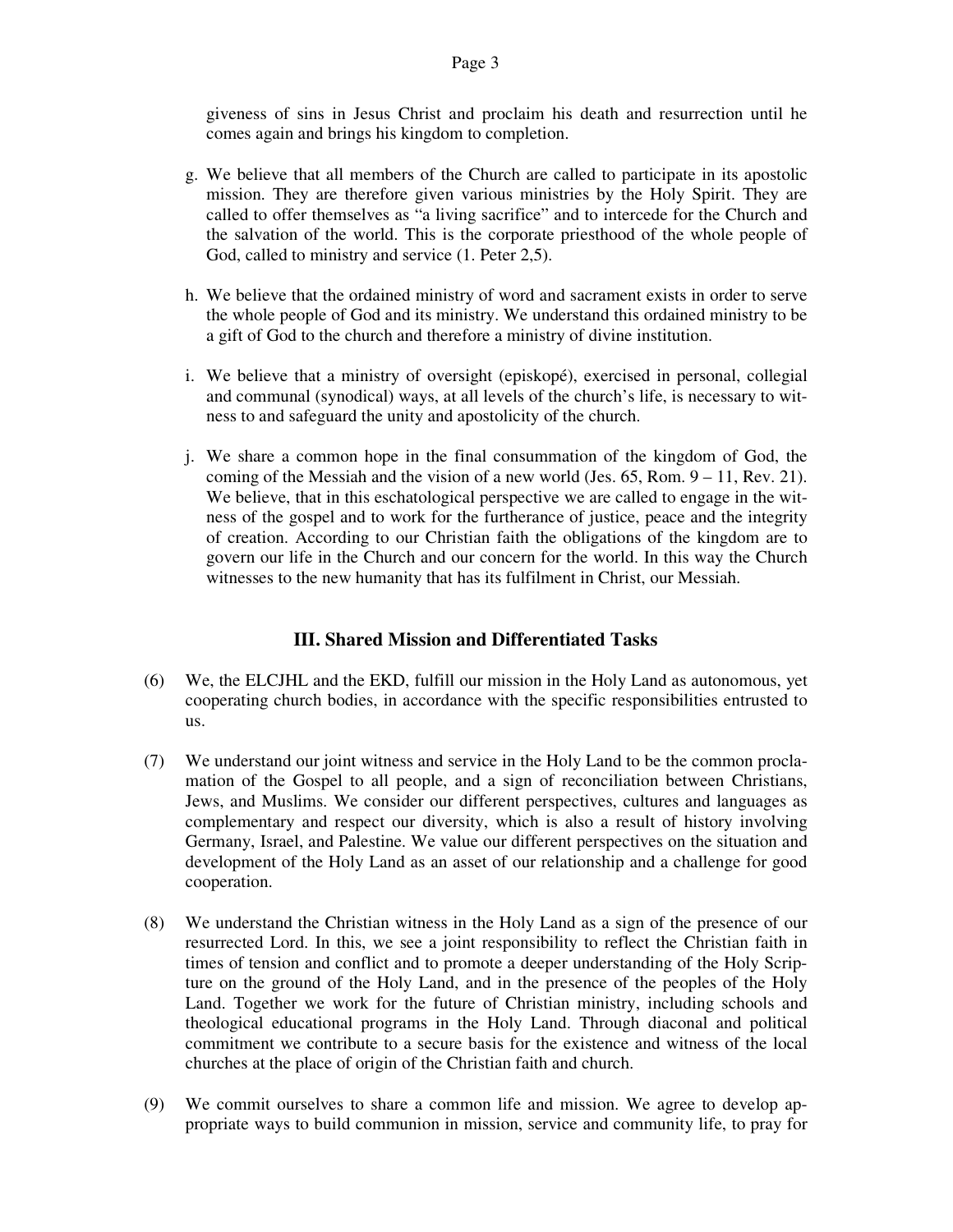and with each other, and to work towards the sharing of spiritual and human resources. We commit ourselves to welcome one another's members to our worship, and to provide pastoral ministrations in accordance with the discipline of our respective churches. We welcome exchanges of our ordained pastors between our two churches by common decisions. We commit ourselves to nurture our life in communion, to hold regular consultations on all significant matters, and to coordinate the implementation of this agreement.

(10) We commit ourselves to inform each other about meetings, consultations, theological programs and statements regarding our ecumenical and international relations, the public role and ministry of our churches in the Holy Land, as well as our links with the Middle East Council of Churches (MECC), the Fellowship of Middle East Evangelical Churches (FMEEC) and the Evangelical Middle East Commission (EMOK) of EKD and Evangelisches Missionswerk in Deutschland / Association of Protestant Churches and Missions in Germany (EMW). We agree to invite each other, whenever possible, to send a representative to our respective Synod meetings and other constitutive bodies.

# **IV. Legal and Administrative Provisions**

- (11) The Evangelical Jerusalem Foundation, the Kaiserin Auguste Victoria Foundation, and the German Protestant Institute for Archaeology in the Holy Land are foundations constituted under German law whose endowments are nontransferable. The representative of the EKD and its foundations is the Propst.
- (12) The Evangelical German-Speaking Congregation (EGSC), the support for which is one of the founding purposes of the Evangelical Jerusalem Foundation, is closely connected to this Foundation. It is one of the congregations abroad contractually connected with the EKD. The EGSC has a membership consisting of German speaking Lutheran, Reformed, United and other evangelical Christians. The Propst is a pastor of the EGSC and the chairperson of its congregation council.
- (13) The Evangelical Lutheran Church in Jordan and the Holy Land (ELCJHL) is a legally and administratively autonomous Lutheran church and is the local expression of the worldwide Lutheran communion. It provides diversified ministries and is an integral part of the ecumenical network of churches in the Holy Land. The seat of the Bishop is in Jerusalem.
- (14) One of the congregations of the ELCJHL has its location at the Church of the Redeemer in Jerusalem.
- (15) The EKD provides support for the services of the ELCJHL, its spiritual life, the church's schools, its diaconal and educational ministries as well as its work of reconciliation, especially through the EKD member churches and agencies. The EKD supports the training and continuing education of theologians and other students through scholarship programs.
- (16) The ELCJHL acknowledges the services of the EKD, its foundations and the Evangelical German speaking congregation in Jerusalem and supports them in their ecumenical endeavours.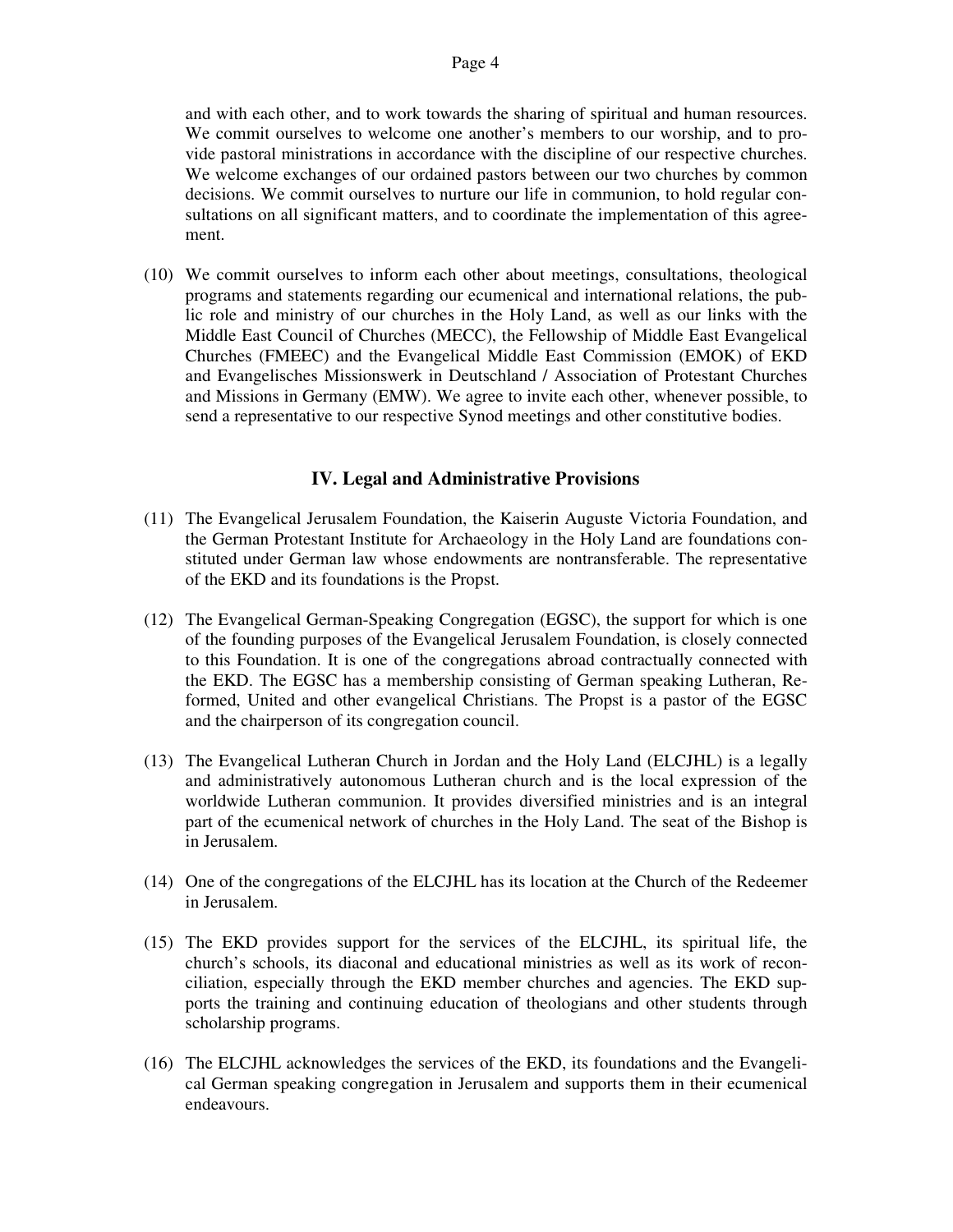- (17) As a member of the Coordination Committee for Cooperation between the ELCJHL and Her Overseas Partners (COCOP), the EKD understands itself as a partner of the ELCJHL in witness and service and cooperates closely with the other members of CO-COP. Usually the EKD is represented by its Middle East desk. The EKD will encourage its member churches that are not members of COCOP to inform the church council of the ELCJHL about support or exchange programs for ministries of the ELCJHL, in order to allow for an internal adjustment of priorities.
- (18) The property rights of the Evangelical Jerusalem foundation regarding the land , the church house "Propstei" and the Church of the Redeemer are administered in Jerusalem by the Propst. Financial contributions by ELCJHL and EGSC as users of the building complex and the Church of the Redeemer are to be discussed with the parties concerned and decided by the Evangelical Jerusalem Foundation.
- (19) In the church house "Propstei" of the Redeemer-Church are located:
	- a) the office of the Propst, and the administration of the EKD-related foundations as well as the Evangelical German Speaking Congregation,
	- b) the office of the Bishop of the ELCJHL, the headquarters and other administrative offices of the ELCJHL as well as the Arab Speaking Lutheran Congregation with its pastor.
- (20) The shared use of the church and the office-building is in line with the founding purpose of the Evangelical Jerusalem foundation. A joint house committee has been established to deal with administrative and organizational issues of the church house "Propstei" according to its "Terms of Reference and Cooperation".

### **V. Pastoral Cooperation**

- (21) As brothers in Christ and as close partners in daily life and service sharing the same facilities in Jerusalem, the Bishop of the ELCJHL and the Propst cooperate and accompany each other as they serve the proclamation of the gospel and the witness of their churches in the Holy Land.
- (22) The Bishop and the Propst carry out their distinct ministries each within the policies, authorities, and protocols of their church structures. While cooperating with each other wherever possible, the Bishop and the Propst operate independently in their ministries.
- (23) In addition to the worship services held by the Arab speaking congregation, the English speaking congregation, and the German speaking congregation, the congregations of the Church of the Redeemer also celebrate international multilingual services. The Bishop and the pastor of the Arab speaking congregation, the Propst and the second pastor of the German Speaking congregation, and the pastor of the English speaking congregation are responsible for planning and leading such services.